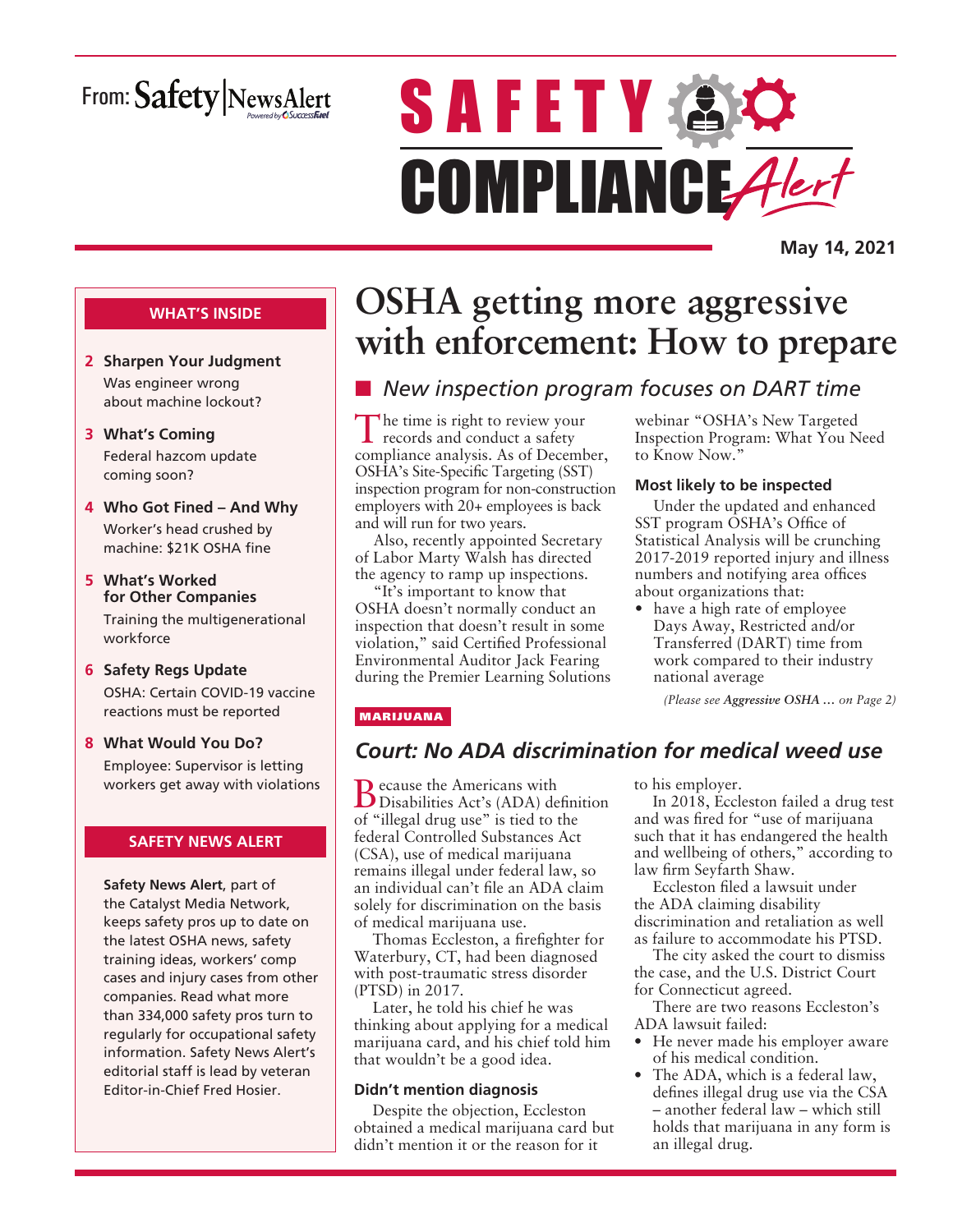# **I n s p e c t i o n P r o g r a m**

## **Aggressive OSHA** *…*

*(continued from Page 1)*

- have year-to-year upward-trending DART rates that put them above industry average
- are on the targeted list, but have a low DART rate against their industry average (It's a red flag for possible underreporting or improper encouragement of employees not to report injury/ illness), or
- are "non-responders" that don't turn in their Form 300A logs on time. Your DART can be calculated by

adding the numbers in columns H and I of your Form 300 log, dividing that by the number of hours all employees worked and multiplying it by 200,000 (100 employees working 40 hours a week for 50 weeks).

"The take-home point is it's the DART and not the TCIR (Total Case Incidence Rate) that OSHA's interested in ... Because those are the more serious injuries and illnesses," Fearing said.

"Bottom line: Conduct an annual



**EDITOR-IN-CHIEF: MERRIELL MOYER** mmoyer@SafetyNewsAlert.com

EDITOR: BRIAN BINGAMAN MANAGING EDITOR: FRED HOSIER PRODUCTION EDITOR: P.J. FRONZEO EDITORIAL DIRECTOR: CURT BROWN

*Safety Compliance Alert* (ISSN 1077-9787), May 14, 2021, Vol. 27 No. 618, is published semi-monthly except once in December (23 times a year).

This publication is designed to provide accurate and authoritative information in regard to the subject matter covered. It is sold with the understanding that the publisher is not engaged in rendering legal, accounting, or other professional services. If legal or other expert assistance is required, the services of a competent professional should be sought. — From a declaration of principles jointly adopted by a committee of the American Bar Association and a committee of publishers.

**Copyright © 2021** Safety | News Alert. Please respect our copyright: Reproduction of this material is prohibited without prior permission. All rights reserved in all countries.

audit of your recordkeeping program, making sure you've got everything in place that would keep you out of this SST program," Fearing said.

### **Getting ready**

To stay off OSHA's radar:

- keep your employee safety training up to date and document it
- encourage employee involvement in the workplace safety program
- ensure protection of employee privacy protection (to avoid whistleblower discrimination scrutiny)
- establish a system to retain and update your safety records
- complete, certify and submit your legally required injury and illness logs to OSHA in a timely manner, and
- complete OSHA and Bureau of Labor Statistics surveys.

To prepare for a possible OSHA inspection, check the agency's most frequently cited standards and review your company safety inspection records and any applicable abatement plans (failure to abate fines can carry a price tag as high as \$13,653 per day beyond the deadline).

It's also a good idea to doublecheck if there are any local or national emphasis programs you need to pay attention to.

### **Knock at the door**

Because OSHA doesn't have to give advance notice of an inspection unless there are unusual circumstances, Fearing strongly recommended having clear procedures for what to do if an inspector shows up. He suggested including it somewhere in your organization's emergency action plan.

Fearing advised selecting a safety manager-led team for facilitating compliance inspections that includes HR (oversight of training records), maintenance (to address engineering controls), safety committee members, union representatives with experience in safety and health, etc.

"It documents what's expected of the team members and it gives you the opportunity to be more direct in terms of what your compliance efforts could be," Fearing said.

### *S h a r p e n y o u r j u d g m e n t*

*This feature provides a framework for decision making that helps keep you and your company out of trouble. It describes a recent legal conflict and lets you judge the outcome.*

### **NO WAS ENGINEER WRONG ABOUT MACHINE LOCKOUT?**

It was such a beautiful spring day that Safety Manager Pete Travers decided to eat his lunch outside.

He sat down at a picnic table, pulled a sandwich out of his lunch bag and began to eat, enjoying the warmth of the sun.

But as he ate, a cold shadow descended upon him and, with growing dread, he turned to look as footsteps sounded nearer.

"Pete, we have to talk," Attorney John Jenkins said.

### **A misunderstanding?**

"Someone reported us to OSHA," John said. "They're claiming we insisted maintenance be performed on a machine that wasn't properly locked out."

"I knew this was going to be a problem," Pete said. "Completely shutting down the entire machine would have caused production delays, and our site manager wanted to avoid that.

"The instruction manual wasn't clear, according to the maintenance manager," Pete continued. "So the site manager called the in-house engineer who designed this machine.

"Supposedly, he said it could be worked on safely with only a partial shutdown, but I had my doubts about that," Pete said. "I think our site manager misunderstood what the engineer told him."

"But if the engineer who designed the machine said it was safe, then we should be able to fight this citation," John said.

Pete's company fought the citation. Did it win?

**n** *Make your decision, then please turn to Page 6 for the ruling.*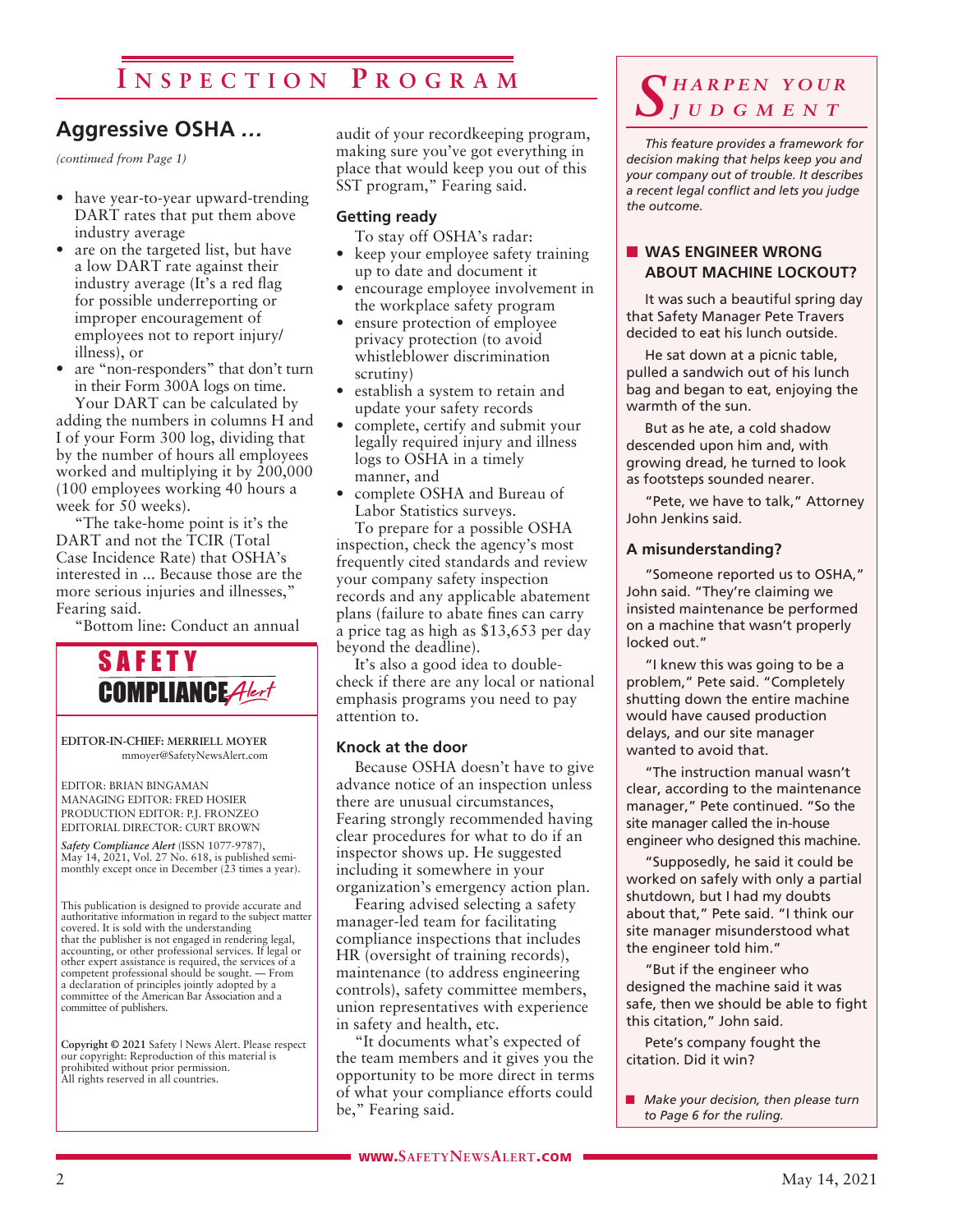# **W h a t ' s C o m i n g**

#### HAZARDOUS MATERIALS

# **Federal hazcom update coming soon?**

 $\blacksquare$  WHAT YOU NEED TO KNOW ABOUT OSHA'S PROPOSED RULE CHANGE

At the request of stakeholders, OSHA has extended the comment period on its proposed Hazard Communication Standard (HCS) update (*see page 6*). Here's what you need to know, direct from three OSHA staffers.

This update was presented by Janet Carter and Deana Holmes, both health scientists, and Jennifer Lawless, an industrial hygienist, all with OSHA's Standards Directorate, at the Voluntary Protection Programs Participants' Association's "Next Level Safety" virtual conference.

#### **The process**

In addition to the extended comment period, Carter said there's also been a request for hearings. If they're held, they'll be announced via the Federal Register. If a hearing is held, the comment period will be extended again.

The final rule will be based on feedback received via the comments, according to Carter.

She said the framework of HCS will remain the same. Updates will occur to things like definitions, Safety Data Sheets (SDSs) and hazard classes.

The update will align OSHA's HCS with Revision 7 of the Globally Harmonized System of Classification and Labeling of Chemicals (GHS).

### **What's changing?**

In the alignment of HCS with GHS Revision 7:

- revisions will be made to health hazard definitions
- updates will occur to skin corrosion/irritation and serious eye damage/irritation chapters
- the flammable gases categories will be expanded
- a new chapter on desensitized explosives will be added
- a category of aerosols will be added
- some label elements will change, including updated hazards, guidance and precautionary statements, and
- there will be updates to SDS sections 9 and 11.

Some changes also involve alignment with DOT and EPA requirements.

#### **PANDEMIC**

### *COVID infection or vaccination reaction? A guide*

The CDC has updated its guidance, Post Vaccine Considerations for Workplaces, to help evaluate employees who have symptoms after receiving a COVID-19 shot.

Common side effects:

- include pain in the vaccinated arm, fever, chills, tiredness, headache, nausea and muscle pain
- are mild to moderate
- occur within the first 3 days of vaccination
- get better within 1-2 days
- are more frequent following the second dose, and
- are more frequent in those under age 55.

Cough, shortness of breath, runny nose, sore throat, or loss of taste

or smell aren't post-vaccination symptoms and could be signs of a COVID-19 infection.

### **Managing vaccination time**

To minimize the effects, the CDC suggests employers:

- encourage employees to get vaccinated as soon as they are eligible and to consider scheduling their appointments 1-2 days before planned days off from work
- stagger vaccination appointments so a lot of employees aren't receiving their shots at the same time, and
- offer flexible, nonpunitive sick leave options for employees with symptoms after vaccination.

### **Trends To Watch**

*Watch what's happening in various states. Some actions indicate trends.*

### **NORE THAN 4K COVID OUTBREAKS JAN-MARCH 2021**

**California** had 4,311 confirmed COVID-19 outbreaks reported and 39,526 outbreak-related cases between January 1 and March 1.

According to the state's Department of Health, the most common settings for these outbreaks were:

- residential care facilities at 21.7%
- restaurants at 7%
- skilled nursing facilities at 4.2%
- hospitals at 3.9%
- grocery stores at 3.5%, and
- construction at 3.5%.

This data doesn't equate to transmission risk within a particular industry, according to the report.

Further, because this only includes outbreaks reported after Jan. 1, 2021, and many settings have been either closed or open with capacity restrictions, numbers of outbreaks and cases in each setting do not directly reflect COVID-19 transmission risk in that setting.

### **N RESTRICTIVE STATE SAFETY REGS COULD GET REVAMPED**

Workplace safety regulations in **Kentucky** may be getting revamped in the near future, but only if they're more restrictive than their federal counterparts.

On March 29, Kentucky's House and Senate overrode Governor Andy Beshear's March 23 veto of bill HB 475.

The bill prevents the state from adopting safety and health regulations that are more stringent than federal standards.

HB 475, which has been delivered to Secretary of State Michael G. Adams for codification, will become law since the governor's veto was overridden.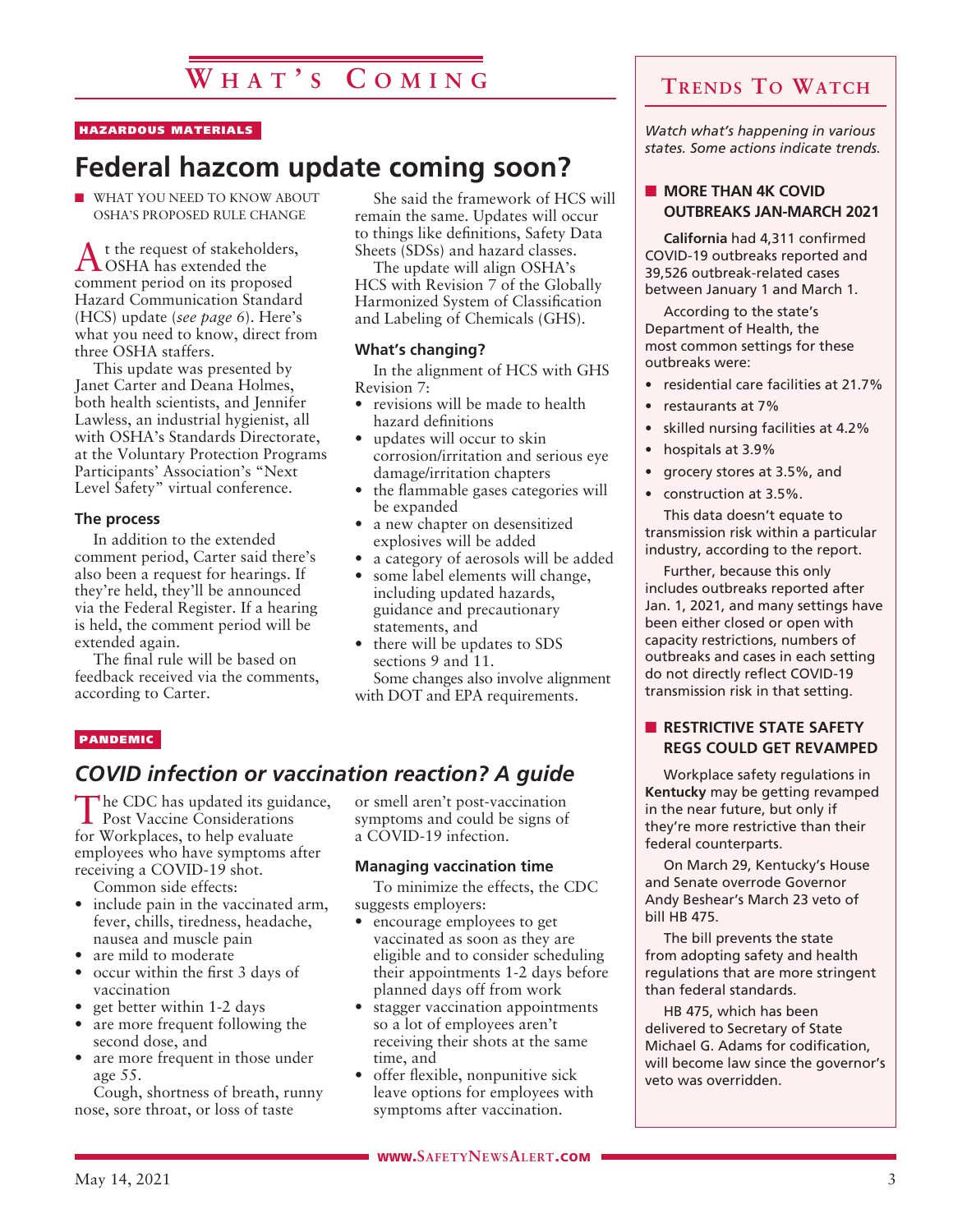# **Roundup of most recent OSHA citations**

*Go to* www.SafetyCompliance Alert.com/fines *for more OSHA fines and injury settlements.*

### Worker's head crushed by machine: \$21K OSHA fine

A Michigan-based structural metal manufacturer was cited after a worker was killed when his head was crushed in a machine.

The worker was freeing a stuck steel coil when his head entered the machine.

He was killed when his head got crushed between the machine's moving transfer mechanism and the mechanism's steel support.

**Fine:** \$21,000

**Company:** Torch Steel Processing, Detroit, MI

**Business:** Fabricated structural metal manufacturing

**Reasons for fine:**

*Three serious violations for failure to:*

- develop and use procedures for control of potentially hazardous energy
- conduct periodic inspections of energy control procedures
- train authorized employees in recognition of hazardous energy sources in workplace along with methods necessary for isolation

### Employees' safety concerns ignored: \$394K OSHA fine

A Maine auto body manufacturing plant was cited by OSHA after employees' complaints to management about safety hazards were ignored, leading to an inspection.

Employees repeatedly informed management about fall and noise hazards at the plant, but these reports were ignored until OSHA opened an inspection Oct. 1, 2020, in response to a complaint.

Inspectors found employees working on top of truck bodies without fall protection and others exposed to excess noise levels while steam cleaning.

**Fine:** \$393,992

**Company:** The Shyft Group Duramag LLC, Waterville ME

**Business:** Auto body manufacturing **Reasons for fine:**

*Three willful violations for failure to:*

- ensure employees on walkingworking surfaces with unprotected edge four feet or more above lower level were protected from falling by guardrail, safety net or personal fall arrest systems
- administer continuing, effective hearing conservation program
- develop and implement hearing monitoring program when noise exposure equaled or exceeded 8-hour time-weighted average of 85 decibels
- *17 serious violations, including failure to:*
- provide employment free from recognized automotive lift hazards likely to cause death or serious harm
- ensure ladder side rails extended three feet above upper landing surface
- assess workplace for hazards requiring use of PPE
- establish written respiratory protection program

### Contractor didn't provide workers fall protection

OSHA cited a Florida contractor after finding fall protection violations on a worksite during an inspection conducted under a Regional Emphasis Program for Falls in Construction.

The agency cited the framing contractor, which had been cited for a similar violation in 2017, for fallrelated repeat and serious violations. **Fine:** \$61,575

**Company:** P & S Service Group, Green Cove Springs, FL **Business:** Framing contractor **Reasons for fine:**

*One repeat violation for failing to:*

• protect employees working 6 feet or more above lower levels by using guardrail, safety net or personal fall arrest systems

*One serious violation for failing to:*

• provide stairways or ladders at personnel points of access where there were breaks in elevation of 19 inches or more or where no ramp, runway, sloped embankment or personnel hoist was provided

### **WORKERS' COMP DECISIONS**

### Volunteer injured at company event: Benefits?

An employee was injured while volunteering at a companysponsored event. Can she collect?

- **What happened:** The company asked employees to volunteer to work at an employer-sponsored Fun Day event. One worker who volunteered injured her ankle after stepping in a pothole in a parking lot.
- **Company's reaction:** The injury isn't compensable since it occurred during a recreational activity.
- **Decision:** She could collect. Since the injury occurred at a work-related event that was a "regular incident of employment," she was entitled to benefits, the court found.
- **Cite:** *Goulding v. NJ Friendship House Inc.*, NJ Supreme Court, Nos. A-48- 19 and 083726, 2/8/21.

### Job aggravated pre-existing condition: Can she collect?

A worker with a pre-existing condition filed a claim after her situation worsened. Can she collect?

- **What happened:** The worker experienced worsening pain from pre-existing neck issues and carpal tunnel syndrome several years after starting a job as an office manager. She filed a claim after learning her job was aggravating her pre-existing conditions.
- **Company's reaction:** Your preexisting conditions were disabling before you started employment.
- **Decision:** She might be able to collect. The court found there was evidence that despite her disabling condition the job could still have aggravated the situation, so it remanded the case for further review.
- **Cite:** *Matter of Clancy v. Park Line Asphalt Maintenance*, NY Court of Appeals, No. 531186, 2/4/21.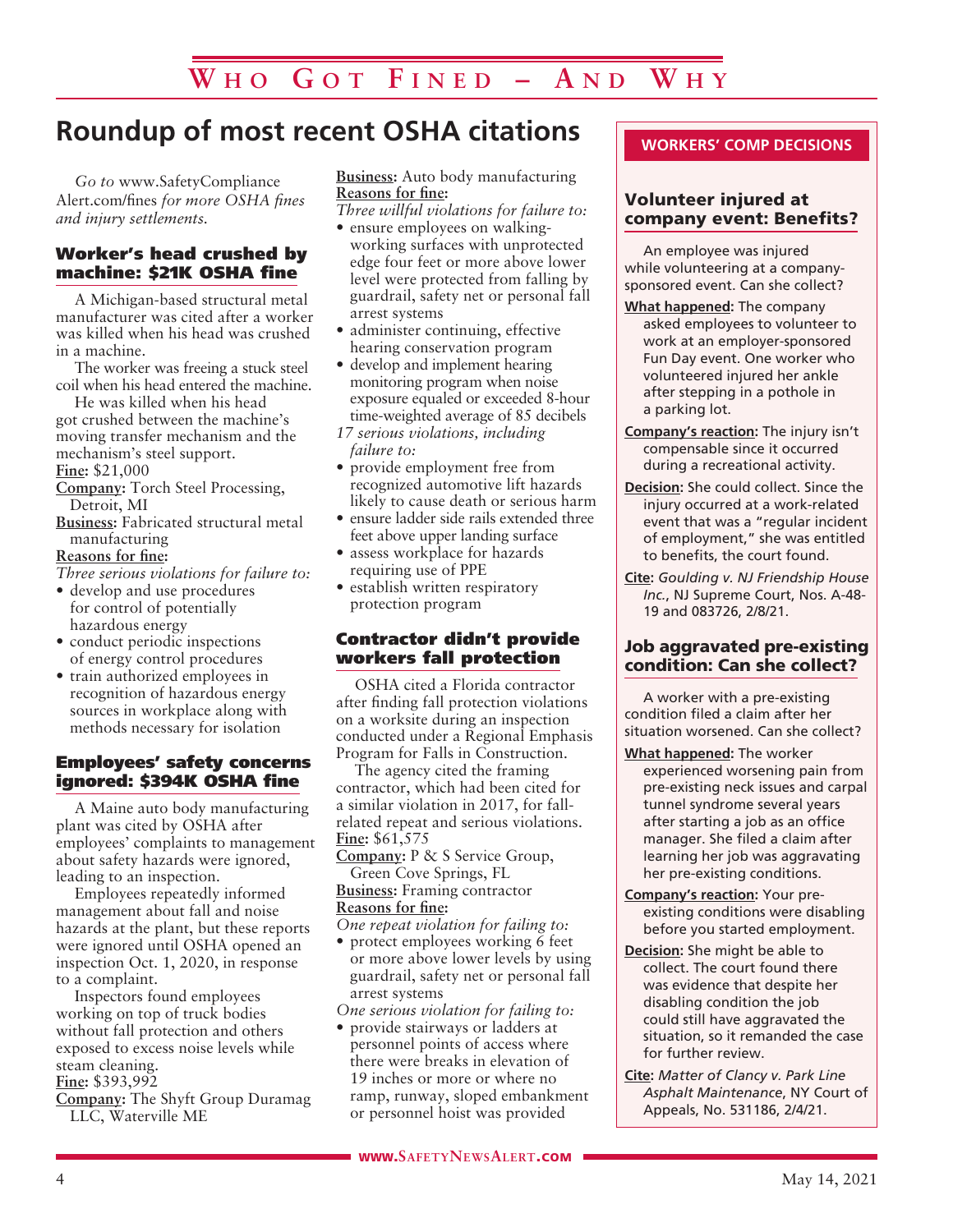### REAL PROBLEMS, REAL SOLUTIONS

# **Training the multigenerational workforce**

There are five generations represented in today's workforce, each with their own values and attitudes – and they all need safety training.

But why should you take each generation into consideration for your safety training?

Making sure everyone is engaged is essential because an engaged environment is a safe environment. Research shows that 70% fewer safety incidents occur in engaged work places.

#### **Focus areas**

The core question is: Do generational differences really matter when it comes to training? The answer is a resounding yes.

Here's why: When it comes to training and development, each generation has a different focus.

- The Traditionalist generation (1925-46) is looking for career longevity, so this generation will say, "What skills will sustain me at this organization?"
- The Baby Boomer generation (1946-64) is looking for personal accomplishment, so this generation is a little more focused on, "How will these skills and abilities help me enhance my career?"
- Generation X (1965-80) is looking for new opportunities and challenges. This is a generation that wants to be thrown into new opportunities to learn, whether it's new technology or a new process.
- Millennials (1980-95) are looking for purpose in their work, so they tend to think, "How do the skills I'm learning through training add value and purpose to the work I'm doing?"
- Generation Z (1996-2016) is looking for opportunities to collaborate, so it's all about what opportunities for collaboration are available through the training.

Each generation has its reasons for having these outlooks when you put them in context with the time period they grew up in.

Traditionalists, for example, grew up during the Great Depression and

two world wars which led to a "never give up" attitude. Generation Z grew up during the Great Recession and in the era of smartphones, social networking and with Barack Obama as president, so they tend to have a good grasp of technology and prefer working in diverse groups.

### **Use common ground**

For those of us with a workforce spread across all of these generations, there's a lot going on. It's a challenging situation. But there is a way to make this work in a really effective way.

While the generations do have a lot of differences, they also share a lot of

### **Yes, generational differences matter.**

common ground. All of them:

- have a focus on family
- appreciate a good work/life balance
- appreciate flexible work arrangements
- have an appreciation and recognition for a job well done
- have desire for effective leadership
- want to have a voice and be involved in decision-making
- want financial reward for a job well done, and
- have a sense of purpose in work. When in doubt about how to best approach each generation:
- use your own organization's values as a foundation to build upon, and
- try to include the focus elements from each generation to drive the impact and application of your training program.

*(Adapted from a presentation by Debra Saturley, Sr. Manager of Training & Development, USG North America, Chicago, at the National Safety Council's Virtual Safety 202One)*

### **TRAINING TIPS**

### Workers need to know the hazards of confined spaces

Safety pros know workers have to be trained before they can enter a confined space, but it's important workers – even the ones who may not have to enter a confined space – understand why.

Confined spaces – such as manholes, crawl spaces and tanks – are defined by OSHA as work areas that:

- are large enough for an employee to enter
- have limited means of entry or exit, and
- are not designed for continuous occupancy.

People working in confined spaces face life-threatening hazards, including toxic substances, electrocutions, explosions and asphyxiation, according to OSHA.

These spaces can present physical and atmospheric hazards that can be prevented with proper training and preparation.

See the Confined Spaces entry in the Training Shop on our website for more information.

### Lesson on what happens without lockout/tagout

Having trouble getting employees to buy into your lockout/tagout program?

Tell them about the Illinois manufacturer who was fined by OSHA after a worker suffered severe facial burns when pressurized materials in a plastic molding machine exploded while it was being serviced.

The company didn't have energy control procedures, so the potentially hazardous energy that goes along with pressurized materials wasn't isolated, which left the worker vulnerable.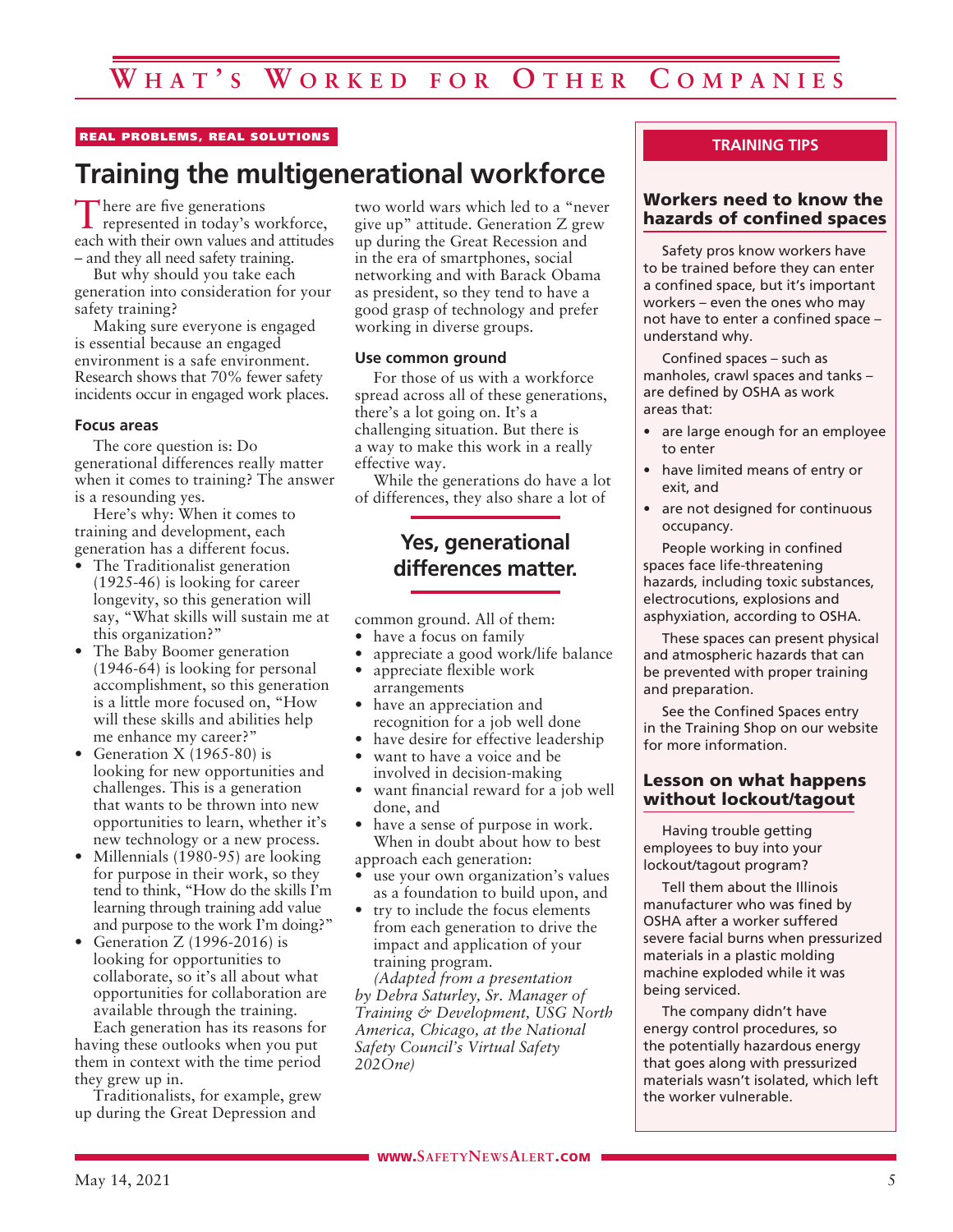### RECORDKEEPING

# **OSHA: Certain COVID-19 vaccine reactions must be reported**

SHA released new guidance April 20 on how employers should handle the recording of an employee's adverse reaction to the COVID-19 vaccination.

As with other injuries and illnesses, an adverse reaction is recordable if it is:

- work-related
- a new case, and
- meets one or more of OSHA's general recording criteria, such as days away from work, restricted work or transfer to another job or medical treatment beyond first aid.

However, the guidance adds one other caveat that makes an adverse reaction recordable: if the vaccine is a requirement for employees.

The guidance states, "If you require your employees to be vaccinated as a condition of employment (i.e., for work-related reasons), then any adverse reaction to the COVID-19 vaccine is work-related. The adverse reaction is recordable if it is a new case under 29 CFR 1904.6 and meets one or more of the general recording criteria in 29 CFR 1904.7."

#### **Recommend v. require**

So adverse reactions "are only potentially recordable on the OSHA 300 log where the employer mandates the vaccine," according to law firm Seyfarth Shaw.

Employers don't need to record adverse effects from COVID-19 vaccines "they recommend, but do not require."

For that exception to apply, the vaccine "must be voluntary in the sense that employees face no material adverse employment consequences for choosing to remain unvaccinated."

### *Comment period for hazcom update extended*

It appears OSHA's update of its hazard communication standard will be slightly delayed.

OSHA has extended the comment period for the proposed rule to update the agency's Hazard Communication Standard (HCS) to May 19, 2021.

The comment period was extended by 30 days to allow stakeholders more time to review the proposed rule.

OSHA issued a proposed rule Feb. 5 updating the HCS to align with the seventh revision of the Globally Harmonized System of Classification and Labelling of Chemicals (GHS).

Regulators say the update will improve information on labels and Safety Data Sheets, therefore better protecting workers.

Proposed hazcom standard changes will also address issues since OSHA adopted the Globally Harmonized System in 2012.

### *COVID-19 standard submitted for review*

OSHA sent a COVID-19 emergency temporary standard (ETS) to the White House's Office of Management and Budget (OMB) for review on April 26 and it could become effective in as little as two weeks.

The OMB review, which is expected to take about two weeks, is the first step required before an ETS would be released publicly and go into effect.

If the ETS passes the OMB review and is published, it is likely to take effect immediately, according to *Politico*.

These new rules are expected "to require employers to supply their workers with masks, have a written plan to avert exposure in the workplace and take other precautions that could kick up complaints from businesses over costs as more states relax pandemic restrictions."

### *Sharpen your judgment – THE DECISION*

#### *(see case on Page 2)*

No, Pete's company lost when the court found OSHA's lockout/tagout standard – 1910.147(d)(2) – was violated.

Company management claimed it checked with the engineer who designed the machine before completing maintenance to see if it could safely be worked on without a complete shutdown. Only when the engineer said it could be safely done were maintenance employees told to proceed.

OSHA argued that despite what the engineer said the standard had been violated, especially when considering the machine's instruction manual did not clearly specify maintenance was safe with a partial shutdown.

The court agreed with OSHA, pointing to the fact that the manual and various caution signs and stickers on the

machine called for a complete shutdown.

As for the engineer, he admitted in court that it was a misunderstanding because he meant it *could* theoretically be worked on safely with a partial shutdown, not that it *should* be.

### **N** ANALYSIS: IF IN DOUBT, FOLLOW THE STANDARD

On rare occasions, a work activity can be done safely but still not conform to OSHA standards.

Even if you spoke with the guy who literally wrote the book on the machine in question – as was the case here – the standard still needs to be followed to stay in compliance.

**Cite:** *Secretary of Labor v. U.S. Postal Service dba Lehigh Valley Processing & Distribution Center,* Occupational Safety and Health Review Commission, No. 17-0419, 2/16/21. Dramatized for effect.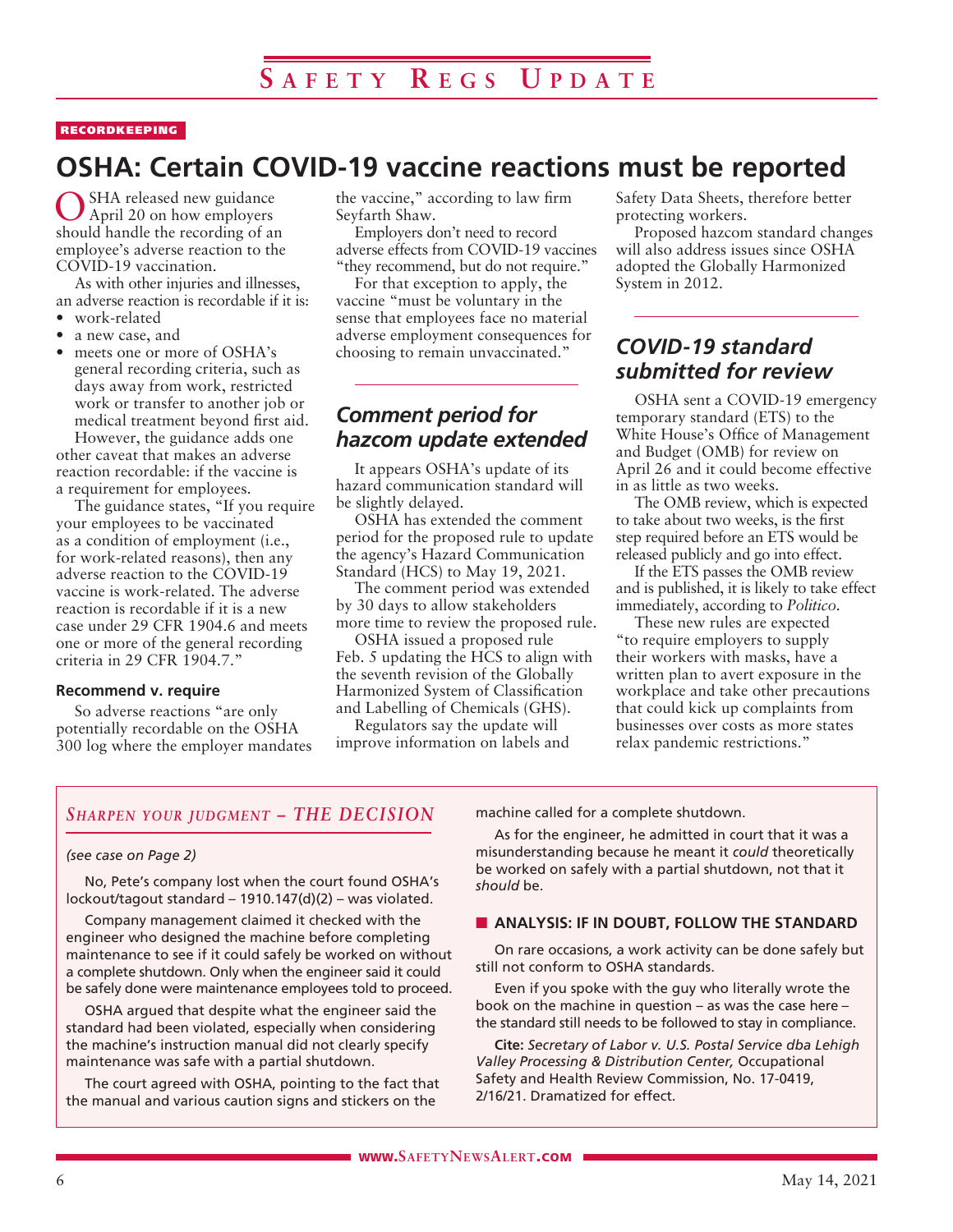# **F e d e r a l A c t i v i t i e s**

# **Government notices on workplace safety**

*Here's* SCA*'s digest of key notices that appeared recently in the* Federal Register (FR) *or on OSHA's website concerning workplace safety issues. For the FR listings and other related links, go to* SafetyCompliance Alert.com/category/federal-activities*.*

### **SETTLEMENT**

A New York contractor came to an agreement with OSHA to cease digging excavations and pay \$135,612 in fines for a fatal 2020 trench collapse.

RC Structures, a Long Island-based company specializing in concrete foundations, agreed to pay the penalties and certified that it will no longer dig excavations.

A January 2020 OSHA investigation of the trench collapse, which killed two workers, found the company:

- failed to provide a protective system to prevent the collapse
- didn't remove employees from the trench after a competent person identified a cave-in hazard
- didn't provide a safe means to exit the trench, and
- allowed stacked concrete and excavated materials to be stored at the trench's edge.

Further, employees working adjacent to and beneath an excavator weren't wearing head protection, which exposed them to struck-by hazards, according to a Department of Labor news release.

In July 2020, OSHA cited the company for willful and serious violations related to these findings, and RC Structures contested the citations with the Occupational Safety and Health Review Commission.

OSHA settled with the company March 31, leading to the acceptance of the penalties and the agreement to cease digging excavations.

#### WHISTLEBLOWER

The U.S. Department of Labor has filed a complaint against a manufacturing company, claiming

an employee was fired after taking concerns to OSHA in violation of whistleblower statutes.

DOL seeks back wages, reinstatement and damages for the employee, and an order requiring the company to post a notice regarding employees' rights to report unsafe working conditions without fear of retaliation.

According to DOL, a production operator at Zoltek Corp., in Bridgeton, MO, brought safety concerns to management.

The employee then brought the concerns to a third-party auditor reviewing operations at the company's St. Peters facility. The next day, Zoltek suspended him.

The worker filed a complaint with OSHA. Two weeks after the suspension, Zoltek fired him.

OSHA investigated the worker's allegation that Zoltek fired him in April 2019 in retaliation for reporting unsafe work conditions.

A complaint has been filed by OSHA in the U.S. District Court in Eastern Missouri, alleging the company violated whistleblower statutes.

#### **LAWSUIT**

OSHA filed a lawsuit against a Texas hotel operator after an employee was allegedly fired for going to the hospital for treatment of carbon monoxide exposure that occurred on the job.

In January 2019, a worker at a Holiday Inn Express & Suites hotel in Waller, TX, told management they were feeling sick due to carbon monoxide poisoning, which led to the request for the ambulance, the employer's refusal and the eventual termination.

After an investigation, OSHA filed a lawsuit March 25 alleging the hotel operator, All Seasons Hospitality and Investments LLC, and its owner, Tanvir Shahmohd, violated federal whistleblower laws, according to a Department of Labor news release.

### **NEW WEBPAGE PROVIDES INFO ON WORKPLACE FATIGUE**

If you're concerned about fatigue in the workplace, the National Institute for Occupational Safety and Health (NIOSH) has a new webpage for you.

NIOSH launched its new "Work and Fatigue" webpage to provide information on factors contributing to workplace fatigue.

Fatigue can affect "any worker in any occupation or industry with serious consequences for worker safety and health," so learning how to approach it can lead to safer and healthier workers.

Other topics include associated health and safety risks of workplace fatigue along with practical solutions to mitigate fatigue risk.

The Work and Fatigue webpage can be found at *cdc.gov/niosh/topics/ fatigue/*



Regardless of reopening plans, only 1% of the leaders surveyed expected all of their employees to work full-time in the office, according to the Gartner survey.

*Each issue of* SCA *contains an exclusive survey to give safety professionals insight into what their peers nationwide are thinking and doing.*